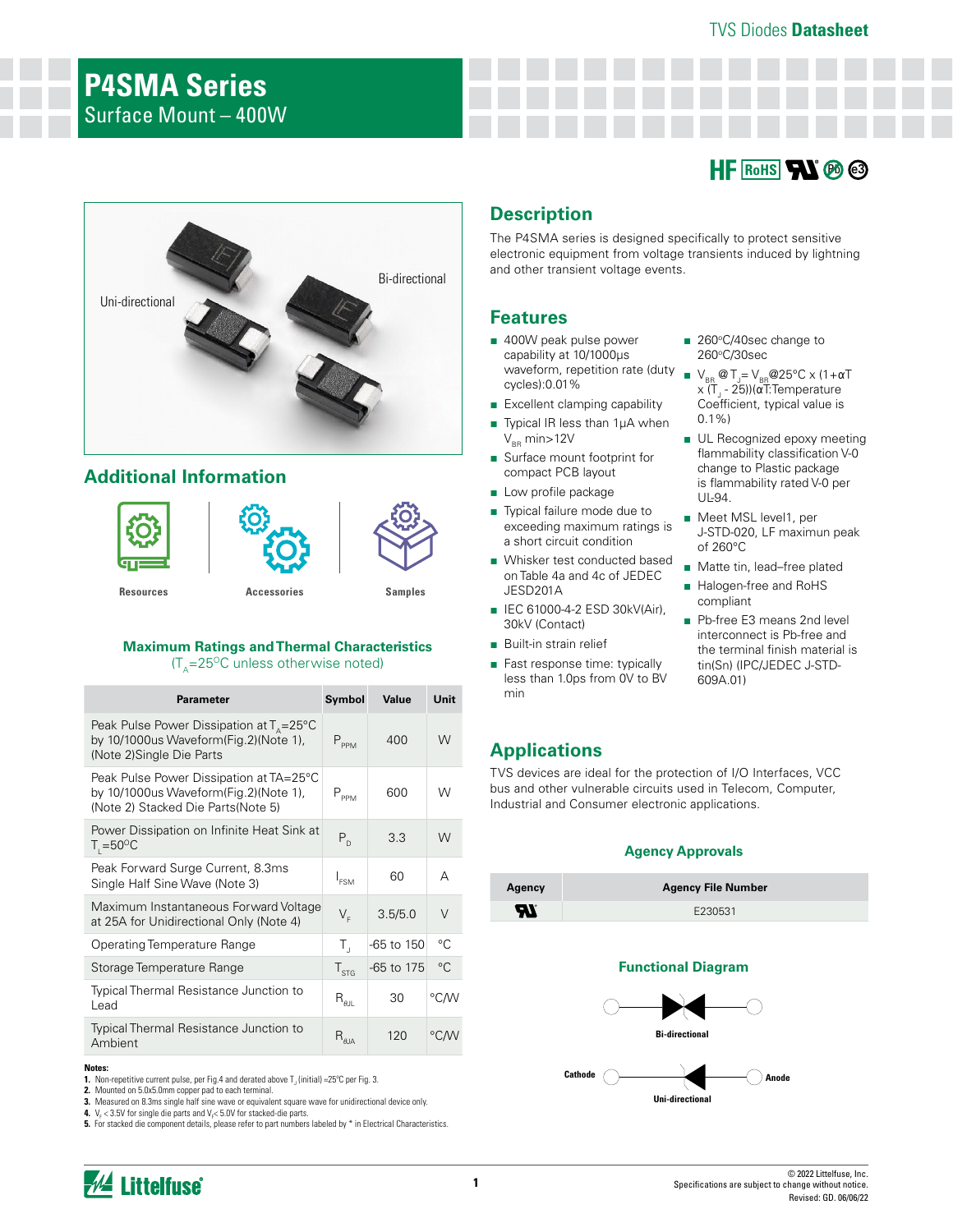# **P4SMA Series** Surface Mount – 400W

| Part<br><b>Number</b><br>(Uni) | Part<br>Number<br>(Bi)                                                       | <b>Marking</b> |                          | Reverse<br><b>Stand off</b><br>Voltage V <sub>p</sub><br>(Volts) |        | <b>Breakdown</b><br>Voltage V <sub>BR</sub><br>(Volts) $@I_{T}$ | <b>Test</b><br><b>Current</b><br>$I_{\tau}$ (mA) | <b>Maximum</b><br><b>Clamping</b><br>Voltage V <sub>c</sub> | <b>Maximum</b><br><b>Peak Pulse</b><br>Current I <sub>pp</sub> | <b>Maximum</b><br>Reverse<br>Leakage I <sub>p</sub> | <b>Maximum</b><br><b>Temperature</b><br><b>Coefficient of</b> | Agency<br><b>Approval</b><br>Яī |
|--------------------------------|------------------------------------------------------------------------------|----------------|--------------------------|------------------------------------------------------------------|--------|-----------------------------------------------------------------|--------------------------------------------------|-------------------------------------------------------------|----------------------------------------------------------------|-----------------------------------------------------|---------------------------------------------------------------|---------------------------------|
|                                |                                                                              | Uni            | Bi                       |                                                                  | Min    | Max                                                             |                                                  | $\circledcirc$ I <sub>pp</sub> (V) <sup>o</sup>             | (A)                                                            | $\mathcal{O}(V_{R}(\mu A))$                         | $V_{BR}$ (%/C)                                                |                                 |
| P4SMA6.8A                      | P4SMA6.8CA                                                                   | 6V8A           | 6V8C                     | 5.80                                                             | 6.45   | 7.14                                                            | 10                                               | 10.5                                                        | 39.0                                                           | 1000                                                | 0.041                                                         | $\mathsf X$                     |
| P4SMA7.5A                      | P4SMA7.5CA                                                                   | 7V5A           | 7V5C                     | 6.40                                                             | 7.13   | 7.88                                                            | 10                                               | 11.3                                                        | 36.3                                                           | 500                                                 | 0.052                                                         | $\boldsymbol{\times}$           |
| P4SMA8.2A                      | P4SMA8.2CA                                                                   | 8V2A           | 8V <sub>2</sub> C        | 7.02                                                             | 7.79   | 8.61                                                            | 10                                               | 12.1                                                        | 33.9                                                           | 200                                                 | 0.058                                                         | Χ                               |
| P4SMA9.1A                      | P4SMA9.1CA                                                                   | 9V1A           | 9V1C                     | 7.78                                                             | 8.65   | 9.55                                                            | $\mathbf{1}$                                     | 13.4                                                        | 30.6                                                           | 50                                                  | 0.063                                                         | $\boldsymbol{\times}$           |
| P4SMA10A                       | P4SMA10CA                                                                    | 10A            | 10C                      | 8.55                                                             | 9.50   | 10.50                                                           | $\mathbf{1}$                                     | 14.5                                                        | 28.3                                                           | 10                                                  | 0.066                                                         | $\mathsf X$                     |
| P4SMA11A                       | P4SMA11CA                                                                    | 11A            | 11 C                     | 9.40                                                             | 10.50  | 11.60                                                           | $\mathbf{1}$                                     | 15.6                                                        | 26.3                                                           | 5                                                   | 0.069                                                         | $\mathsf X$                     |
| P4SMA12A                       | P4SMA12CA                                                                    | <b>12A</b>     | <b>12C</b>               | 10.20                                                            | 11.40  | 12.60                                                           | $\mathbf{1}$                                     | 16.7                                                        | 24.6                                                           | 5                                                   | 0.071                                                         | $\mathsf X$                     |
| P4SMA13A                       | P4SMA13CA                                                                    | 13A            | 13C                      | 11.10                                                            | 12.40  | 13.70                                                           | $\mathbf{1}$                                     | 18.2                                                        | 22.5                                                           | 1                                                   | 0.074                                                         | X                               |
| P4SMA15A                       | P4SMA15CA                                                                    | 15A            | <b>15C</b>               | 12.80                                                            | 14.30  | 15.80                                                           | $\mathbf{1}$                                     | 21.2                                                        | 19.3                                                           | $\mathbf{1}$                                        | 0.076                                                         | $\mathsf X$                     |
| P4SMA16A                       | P4SMA16CA                                                                    | 16A            | 16C                      | 13.60                                                            | 15.20  | 16.80                                                           | $\mathbf{1}$                                     | 22.5                                                        | 18.2                                                           | 1                                                   | 0.080                                                         | Χ                               |
| P4SMA18A                       | P4SMA18CA                                                                    | <b>18A</b>     | <b>18C</b>               | 15.30                                                            | 17.10  | 18.90                                                           | $\mathbf{1}$                                     | 25.5                                                        | 16.1                                                           | 1                                                   | 0.083                                                         | $\mathsf X$                     |
| P4SMA20A                       | P4SMA20CA                                                                    | 20A            | 20C                      | 17.10                                                            | 19.00  | 21.00                                                           | $\mathbf{1}$                                     | 27.7                                                        | 14.8                                                           | $\mathbf{1}$                                        | 0.085                                                         | Χ                               |
| P4SMA22A                       | P4SMA22CA                                                                    | 22A            | 22C                      | 18.80                                                            | 20.90  | 23.10                                                           | $\mathbf{1}$                                     | 30.6                                                        | 13.4                                                           | $\mathbf{1}$                                        | 0.088                                                         | Χ                               |
| P4SMA24A                       | P4SMA24CA                                                                    | 24A            | 24C                      | 20.50                                                            | 22.80  | 25.20                                                           | $\mathbf{1}$                                     | 33.2                                                        | 12.3                                                           | $\mathbf{1}$                                        | 0.091                                                         | $\boldsymbol{\times}$           |
| P4SMA27A                       | P4SMA27CA                                                                    | 27A            | 27C                      | 23.10                                                            | 25.70  | 28.40                                                           | $\mathbf{1}$                                     | 37.5                                                        | 10.9                                                           | $\mathbf{1}$                                        | 0.092                                                         | $\mathsf X$                     |
| P4SMA30A                       | P4SMA30CA                                                                    | 30A            | 30C                      | 25.60                                                            | 28.50  | 31.50                                                           | $\mathbf{1}$                                     | 41.4                                                        | 9.9                                                            | $\mathbf{1}$                                        | 0.093                                                         | $\mathsf X$                     |
| P4SMA33A                       | P4SMA33CA                                                                    | 33A            | 33C                      | 28.20                                                            | 31.40  | 34.70                                                           | $\mathbf{1}$                                     | 45.7                                                        | 9.0                                                            | 1                                                   | 0.094                                                         | $\mathsf X$                     |
| P4SMA36A                       | P4SMA36CA                                                                    | 36A            | 36C                      | 30.80                                                            | 34.20  | 37.80                                                           | $\mathbf{1}$                                     | 49.9                                                        | 8.2                                                            | $\mathbf{1}$                                        | 0.096                                                         | X                               |
| P4SMA39A                       | P4SMA39CA                                                                    | 39A            | 39C                      | 33.30                                                            | 37.10  | 41.00                                                           | $\mathbf{1}$                                     | 53.9                                                        | 7.6                                                            | 1                                                   | 0.097                                                         | $\mathsf X$                     |
| P4SMA43A                       | P4SMA43CA                                                                    | 43A            | 43C                      | 36.80                                                            | 40.90  | 45.20                                                           | $\mathbf{1}$                                     | 59.3                                                        | 6.9                                                            | 1                                                   | 0.098                                                         | X                               |
| P4SMA47A                       | P4SMA47CA                                                                    | 47A            | 47C                      | 40.20                                                            | 44.70  | 49.40                                                           | $\mathbf{1}$                                     | 64.8                                                        | 6.3                                                            | $\mathbf{1}$                                        | 0.099                                                         | $\mathsf X$                     |
| P4SMA51A                       | P4SMA51CA                                                                    | 51A            | 51C                      | 43.60                                                            | 48.50  | 53.60                                                           | $\mathbf{1}$                                     | 70.1                                                        | 5.8                                                            | $\mathbf{1}$                                        | 0.100                                                         | $\times$                        |
| P4SMA56A                       | P4SMA56CA                                                                    | 56A            | 56C                      | 47.80                                                            | 53.20  | 58.80                                                           | $\mathbf{1}$                                     | 77.0                                                        | 5.3                                                            | $\mathbf{1}$                                        | 0.101                                                         | $\mathsf X$                     |
| P4SMA62A                       | P4SMA62CA                                                                    | 62A            | 62C                      | 53.00                                                            | 58.90  | 65.10                                                           | $\mathbf{1}$                                     | 85.0                                                        | 4.8                                                            | 1                                                   | 0.102                                                         | $\times$                        |
| P4SMA68A                       | P4SMA68CA                                                                    | 68A            | 68C                      | 58.10                                                            | 64.60  | 71.40                                                           | $\mathbf{1}$                                     | 92.0                                                        | 4.5                                                            | $\mathbf{1}$                                        | 0.103                                                         | $\mathsf X$                     |
| P4SMA75A                       | P4SMA75CA                                                                    | 75A            | 75C                      | 64.10                                                            | 71.30  | 78.80                                                           | $\mathbf{1}$                                     | 103.0                                                       | 4.0                                                            | $\mathbf{1}$                                        | 0.104                                                         | $\mathsf X$                     |
| P4SMA82A                       | P4SMA82CA                                                                    | 82A            | 82C                      | 70.10                                                            | 77.90  | 86.10                                                           | $\mathbf{1}$                                     | 113.0                                                       | 3.6                                                            | $\mathbf{1}$                                        | 0.105                                                         | $\mathsf X$                     |
| P4SMA91A                       | P4SMA91CA                                                                    | 91A            | 91C                      | 77.80                                                            | 86.50  | 95.50                                                           | $\mathbf{1}$                                     | 125.0                                                       | 3.3                                                            | $\mathbf{1}$                                        | 0.106                                                         | X                               |
| P4SMA100A                      | P4SMA100CA                                                                   | 100A           | 100C                     | 85.50                                                            | 95.00  | 105.00                                                          | $\mathbf{1}$                                     | 137.0                                                       | 3.0                                                            | $\mathbf{1}$                                        | 0.106                                                         | $\mathsf X$                     |
| P4SMA110A                      | P4SMA110CA                                                                   | 110A           | 110C                     | 94.00                                                            | 105.00 | 116.00                                                          | $\mathbf{1}$                                     | 152.0                                                       | 2.7                                                            | 1                                                   | 0.107                                                         | X                               |
| P4SMA120A                      | P4SMA120CA                                                                   | 120A           | 120C                     | 102.00                                                           | 114.00 | 126.00                                                          | $\mathbf{1}$                                     | 165.0                                                       | 2.5                                                            | $\mathbf{1}$                                        | 0.107                                                         | $\mathsf X$                     |
| P4SMA130A                      | P4SMA130CA                                                                   | 130A           | 130C                     | 111.00                                                           | 124.00 | 137.00                                                          | $\mathbf{1}$                                     | 179.0                                                       | 2.3                                                            | $\mathbf{1}$                                        | 0.107                                                         | Χ                               |
| P4SMA150A                      | P4SMA150CA                                                                   | 150A           | 150C                     | 128.00                                                           | 143.00 | 158.00                                                          | $\mathbf{1}$                                     | 207.0                                                       | 2.0                                                            | $\mathbf{1}$                                        | 0.108                                                         | Χ                               |
| P4SMA160A                      | P4SMA160CA                                                                   | 160A           | 160C                     | 136.00                                                           | 152.00 | 168.00                                                          | $\mathbf{1}$                                     | 219.0                                                       | 1.9                                                            | 1                                                   | 0.108                                                         | $\boldsymbol{\times}$           |
| P4SMA170A                      | P4SMA170CA                                                                   | 170A           | 170C                     | 145.00                                                           | 162.00 | 179.00                                                          | $\mathbf{1}$                                     | 234.0                                                       | 1.8                                                            | $\mathbf{1}$                                        | 0.108                                                         | $\boldsymbol{\times}$           |
| P4SMA180A                      | P4SMA180CA                                                                   | 180A           | 180C                     | 154.00                                                           | 171.00 | 189.00                                                          | $\mathbf{1}$                                     | 246.0                                                       | 1.7                                                            | 1                                                   | 0.108                                                         | Χ                               |
| P4SMA200A                      | P4SMA200CA                                                                   | 200A           | 200C                     | 171.00                                                           | 190.00 | 210.00                                                          | $\mathbf{1}$                                     | 274.0                                                       | 1.5                                                            | $\mathbf{1}$                                        | 0.108                                                         | Χ                               |
| P4SMA220A                      | P4SMA220CA                                                                   | 220A           | 220C                     | 185.00                                                           | 209.00 | 231.00                                                          | $\mathbf{1}$                                     | 328.0                                                       | 1.3                                                            | $\mathbf{1}$                                        | 0.110                                                         | Χ                               |
| P4SMA250A                      | $\sim$                                                                       | 250A           | $\overline{\phantom{a}}$ | 214.00                                                           | 237.00 | 263.00                                                          | $\mathbf{1}$                                     | 344.0                                                       | 1.2                                                            | $\mathbf{1}$                                        | 0.110                                                         | X                               |
| $\sim$                         | P4SMA250CA*                                                                  | $\sim$         | 250C                     | 214.00                                                           | 237.00 | 263.00                                                          | $\mathbf{1}$                                     | 344.0                                                       | 1.8                                                            | 1                                                   | 0.110                                                         | Χ                               |
| P4SMA300A                      | $\sim$                                                                       | 300A           | $\overline{\phantom{a}}$ | 256.00                                                           | 285.00 | 315.00                                                          | $\mathbf{1}$                                     | 414.0                                                       | 1.0                                                            | $\mathbf{1}$                                        | 0.110                                                         | X                               |
| $\sim$                         | P4SMA300CA*                                                                  | $\sim$         | 300C                     | 256.00                                                           | 285.00 | 315.00                                                          | $\mathbf{1}$                                     | 414.0                                                       | 1.5                                                            | 1                                                   | 0.110                                                         | Χ                               |
| P4SMA350A*                     | P4SMA350CA*                                                                  | 350A           | 350C                     | 300.00                                                           | 332.00 | 368.00                                                          | $\mathbf{1}$                                     | 482.0                                                       | 1.3                                                            | 1                                                   | 0.112                                                         | X                               |
| P4SMA400A*                     | P4SMA400CA*                                                                  | 400A           | 400C                     | 342.00                                                           | 380.00 | 420.00                                                          | $\mathbf{1}$                                     | 548.0                                                       | 1.1                                                            | 1                                                   | 0.112                                                         | X                               |
| P4SMA440A*                     | P4SMA440CA*                                                                  | 440A           | 440C                     | 376.00                                                           | 418.00 | 462.00                                                          | $\mathbf{1}$                                     | 602.0                                                       | 1.0                                                            | 1                                                   | 0.112                                                         | X                               |
| P4SMA480A*                     | P4SMA480CA*                                                                  | 480A           | 480C                     | 408.00                                                           | 456.00 | 504.00                                                          | $\mathbf{1}$                                     | 658.0                                                       | 1.0                                                            | 1                                                   | 0.112                                                         | X                               |
| P4SMA510A*                     | P4SMA510CA*                                                                  | 510A           | 510C                     | 434.00                                                           | 485.00 | 535.00                                                          | $\mathbf{1}$                                     | 698.0                                                       | 0.9                                                            | 1                                                   | 0.112                                                         | Χ                               |
| P4SMA530A*                     | P4SMA530CA*                                                                  | 530A           | 530C                     | 451.00                                                           | 503.50 | 556.50                                                          | $\mathbf{1}$                                     | 725.0                                                       | 0.9                                                            | 1                                                   | 0.112                                                         | X                               |
| P4SMA540A*                     | P4SMA540CA*                                                                  | 540A           | 540C                     | 460.00                                                           | 513.00 | 567.00                                                          | $\mathbf{1}$                                     | 740.0                                                       | 0.9                                                            | $\mathbf{1}$                                        | 0.112                                                         | $\mathsf X$                     |
| P4SMA550A*                     | P4SMA550CA*                                                                  | 550A           | 550C                     | 468.00                                                           | 522.50 | 577.50                                                          | $\mathbf{1}$                                     | 760.0                                                       | 0.8                                                            | 1                                                   | 0.112                                                         | X                               |
|                                | For bidiractional type having V, of 10 volte and loss, the U limit is double |                |                          |                                                                  |        |                                                                 |                                                  |                                                             |                                                                |                                                     |                                                               |                                 |

For bidirectional type having V<sub>R</sub> of 10 volts and less, the I<sub>R</sub> limit is double.<br>V<sub>BR</sub> @ T<sub>J</sub>= V<sub>BR</sub>@25°C x (1+aT x (TJ - 25)) (aT:Temperature Coefficient)<br>For stack-die parts, use \* to label the part number.

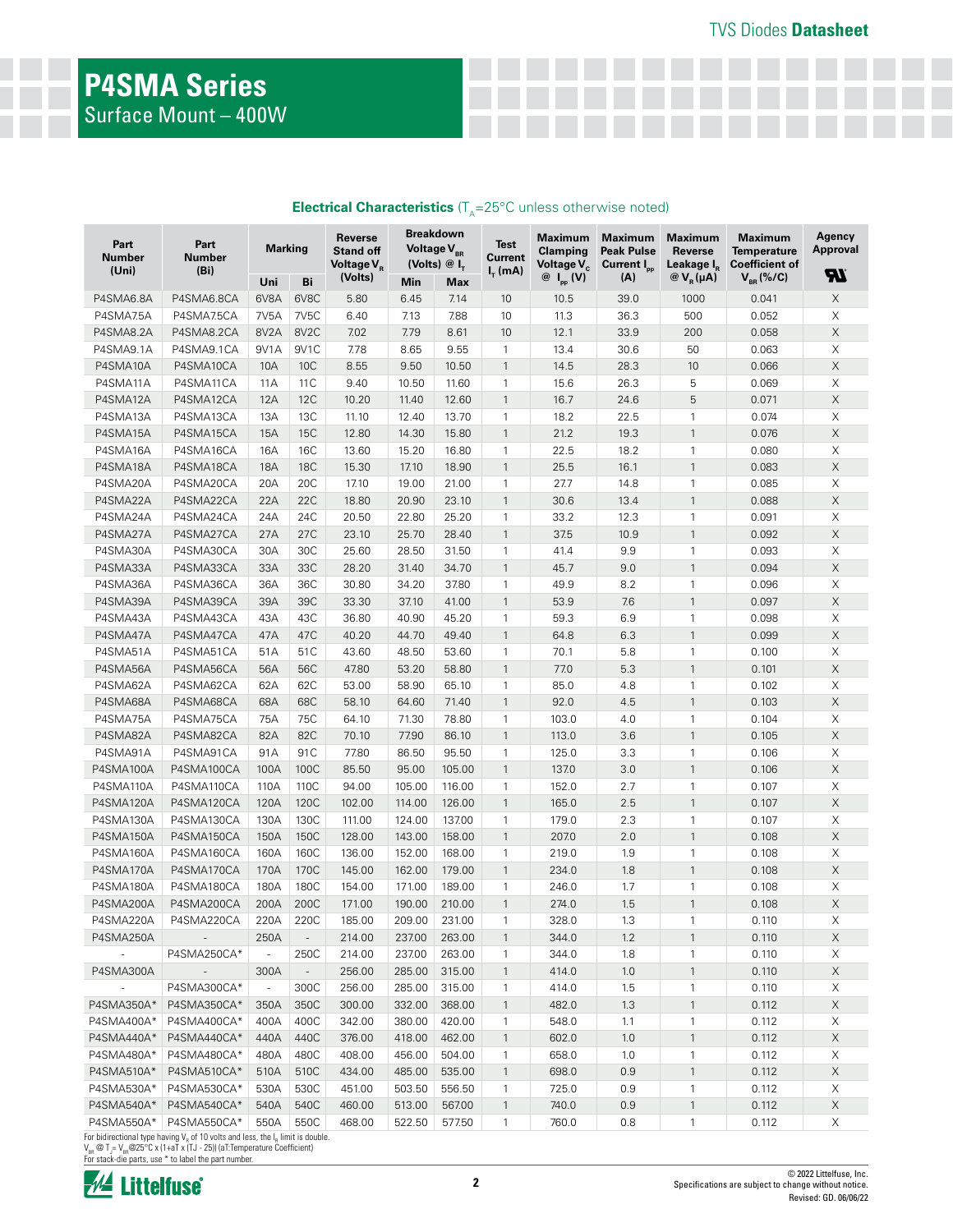### TVS Diodes **Datasheet**

#### **I-V Curve Characteristics**





P<sub>PPM</sub> Peak Pulse Power Dissipation -- Max power dissipation

**V<sub>R</sub>** Stand-off Voltage -- Maximum voltage that can be applied to the TVS without operation **V<sub>BR</sub>** Breakdown Voltage -- Maximum voltage that flows though the TVS at a specified test c<br>**V<sub>C</sub>** Clamping Voltage -- Peak volt **V<sub>BR</sub> Breakdown Voltage** -- Maximum voltage that flows though the TVS at a specified test current (I<sub>T</sub>)

**Clamping Voltage** -- Peak voltage measured across the TVS at a specified Ippm (peak impulse current)

**Reverse Leakage Current** -- Current measured at V<sub>R</sub>

 $\mathbf{I}_{\mathbf{R}}^{\mathbf{R}}$ **VF Forward Voltage Drop for Uni-directional**

## **Ratings and Characteristic Curves** (T<sub>A</sub>=25°C unless otherwise noted)



**Figure 2:** Peak Pulse Power Rating Curve

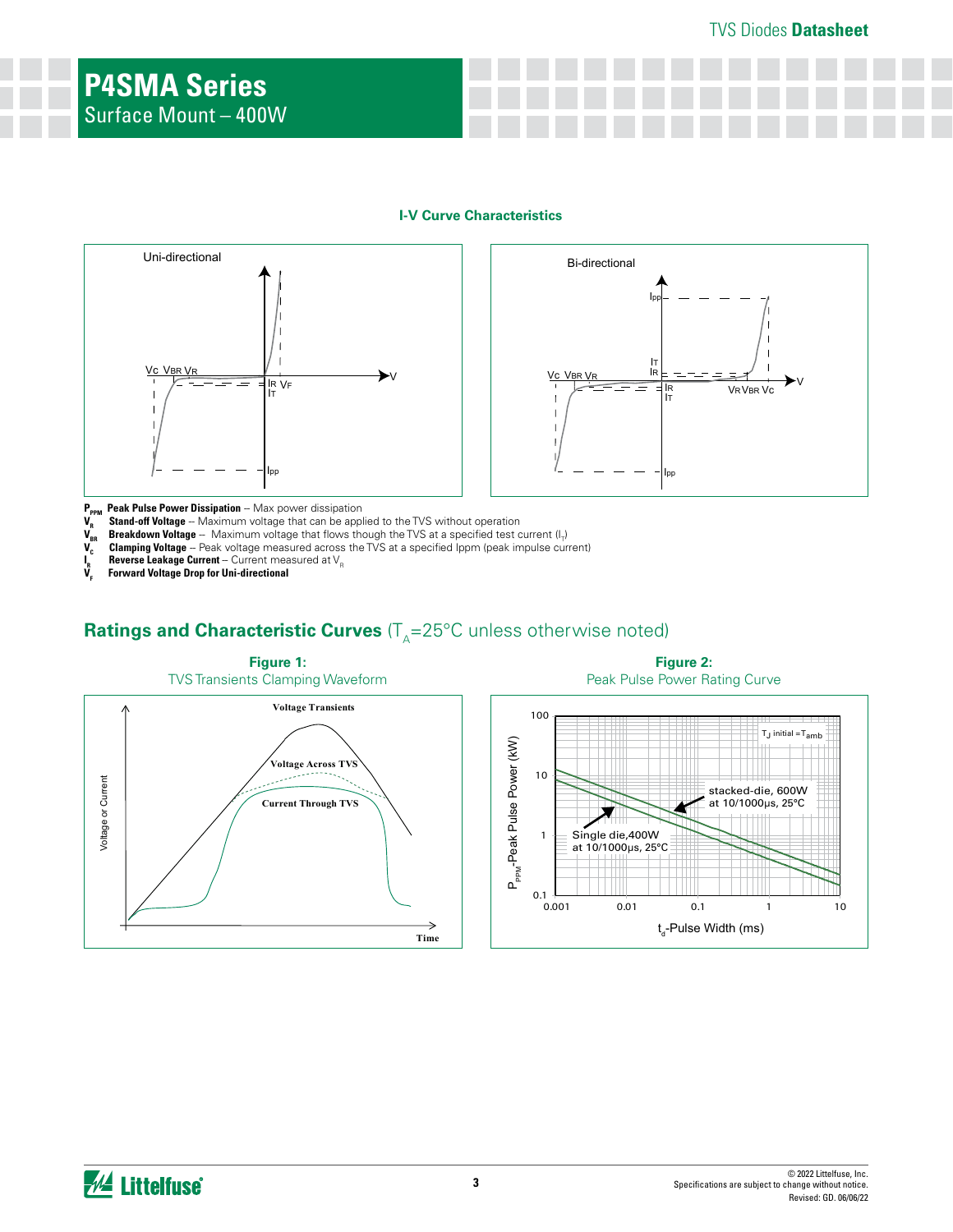## **Ratings and Characteristic Curves** ( $T_A=25^{\circ}$ C unless otherwise noted) (Continued) **Figure 4:**

l<sub>PPM</sub>- Peak Pulse Current, % I<sub>RSM</sub>

50

100

150

 $t_f = 10 \mu sec$ 

Peak Value IPPM

0 0

td



**Figure 5:**  Typical Junction Capacitance







**Figure 6:** Typical Transient Thermal Impedance

t-Time (ms)

 $1$ PPM  $\left(\frac{1_{PPM}}{2}\right)$ 

Half Value

Pulse Waveform

1.0 2.0 3.0 4.0

 $10/1000$ µsec. Wavefo ed by R.E.A

TJ=25°C Pulse Width(td) is defined as the point where the peak current decays to 50% of IPPM



**Figure 8:**  Peak Forward Voltage Drop vs Peak Forward Current (Typical Values)



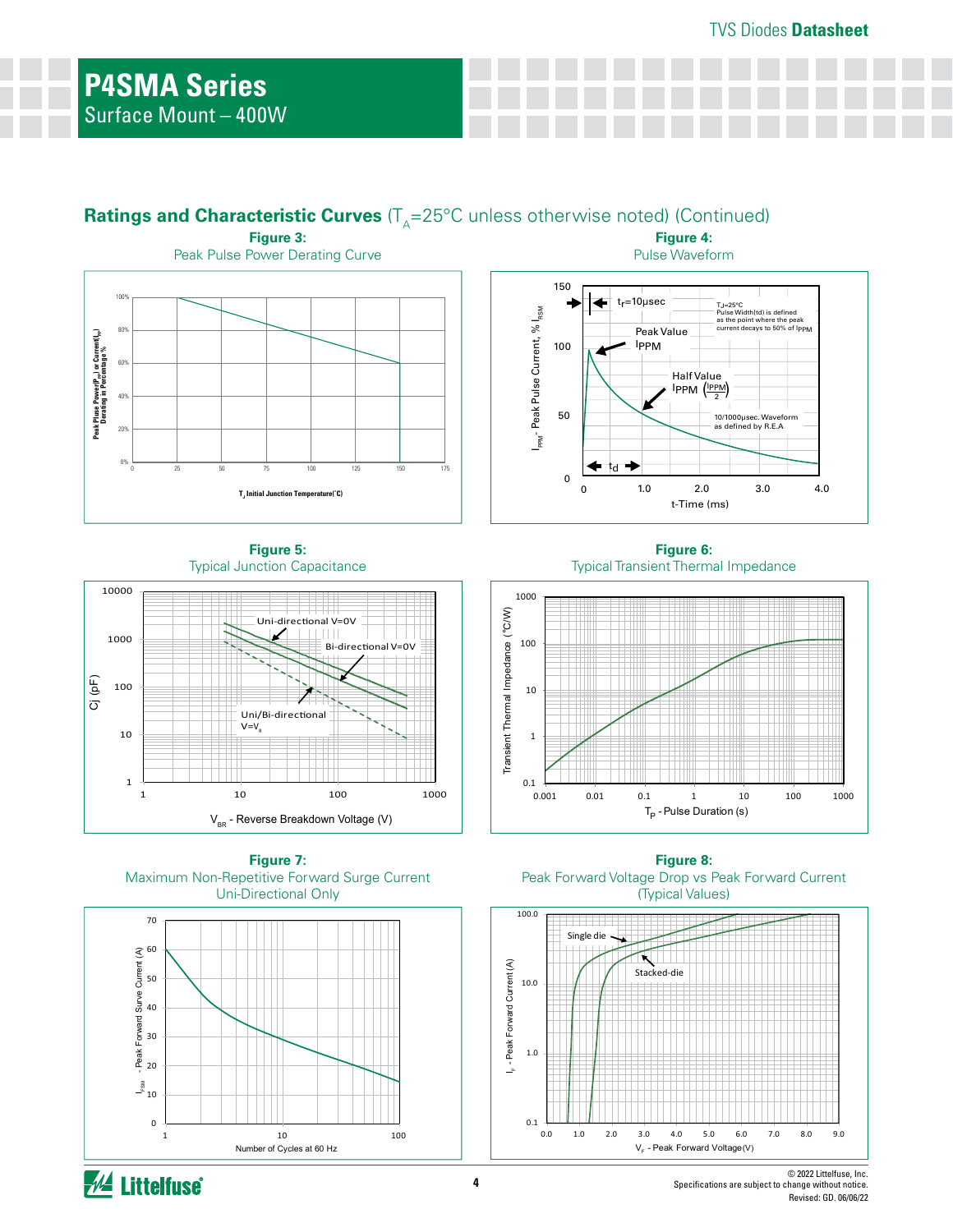## TVS Diodes **Datasheet**

## **Soldering Parameters**

| <b>Reflow Condition</b>                          | Lead-free<br>assembly                      |                    |  |
|--------------------------------------------------|--------------------------------------------|--------------------|--|
|                                                  | - Temperature Min $(T_{s(min)})$           | $150^{\circ}$ C    |  |
| <b>Pre Heat</b>                                  | - Temperature Max $(T_{\text{sum}})$       | $200^{\circ}$ C    |  |
|                                                  | - Time (min to max) $(t_*)$                | $60 - 120$ secs    |  |
| Average ramp up rate (Liquidus Temp (T,) to peak | 3°C/second max                             |                    |  |
| $T_{\text{S(max)}}$ to $T_{L}$ - Ramp-up Rate    | 3°C/second max                             |                    |  |
| <b>Reflow</b>                                    | - Temperature (T <sub>1</sub> ) (Liquidus) | $217^{\circ}$ C    |  |
|                                                  | - Time (min to max) $(t1)$                 | $60 - 150$ seconds |  |
| Peak Temperature (T <sub>n</sub> )               | $260^{+0/5}$ °C                            |                    |  |
| Time within 5°C of actual peak Temperature (t)   | 30 seconds max                             |                    |  |
| Ramp-down Rate                                   | 6°C/second max                             |                    |  |
| Time 25°C to peak Temperature (T <sub>a</sub> )  | 8 minutes Max.                             |                    |  |
| Do not exceed                                    | $260^{\circ}$ C                            |                    |  |



#### **Physical Specifications**

| Weight          | 0.002 ounce, 0.061 gram                                               |
|-----------------|-----------------------------------------------------------------------|
| Case            | JEDEC DO-214AC. Molded plastic body over glass<br>passivated junction |
| Polarity        | Color band denotes positive end (cathode) except<br>bidirectional     |
| <b>Terminal</b> | Matte tin-plated leads, Solderable per JESD22-B102                    |

#### **Environmental Specifications**

| <b>High Temp. Storage</b>  | JESD22-A103              |
|----------------------------|--------------------------|
| <b>HTRB</b>                | JESD22-A108              |
| <b>Temperature Cycling</b> | JESD22-A104              |
| <b>MSL</b>                 | JEDEC-J-STD-020, Level 1 |
| H3TRB                      | JESD22-A101              |
| <b>RSH</b>                 | JESD22-A111              |

## **Dimensions**



| <b>Dimensions</b> |            | <b>Inches</b> | <b>Millimeters</b> |            |  |  |
|-------------------|------------|---------------|--------------------|------------|--|--|
|                   | <b>Min</b> | <b>Max</b>    | <b>Min</b>         | <b>Max</b> |  |  |
| A                 | 0.049      | 0.065         | 1.250              | 1.650      |  |  |
| В                 | 0.157      | 0.181         | 3.990              | 4.600      |  |  |
| C                 | 0.095      | 0.110         | 2.400              | 2.790      |  |  |
| D                 | 0.075      | 0.090         | 1.900              | 2.290      |  |  |
| Е                 | 0.030      | 0.060         | 0.780              | 1.520      |  |  |
| F                 |            | 0.008         |                    | 0.203      |  |  |
| G                 | 0.189      | 0.208         | 4.800              | 5.280      |  |  |
| н                 | 0.006      | 0.012         | 0.152              | 0.305      |  |  |
|                   | 0.070      |               | 1.800              |            |  |  |
| J                 | 0.082      |               | 2.100              |            |  |  |
| K                 |            | 0.090         |                    | 2.300      |  |  |
|                   | 0.082      |               | 2.100              |            |  |  |